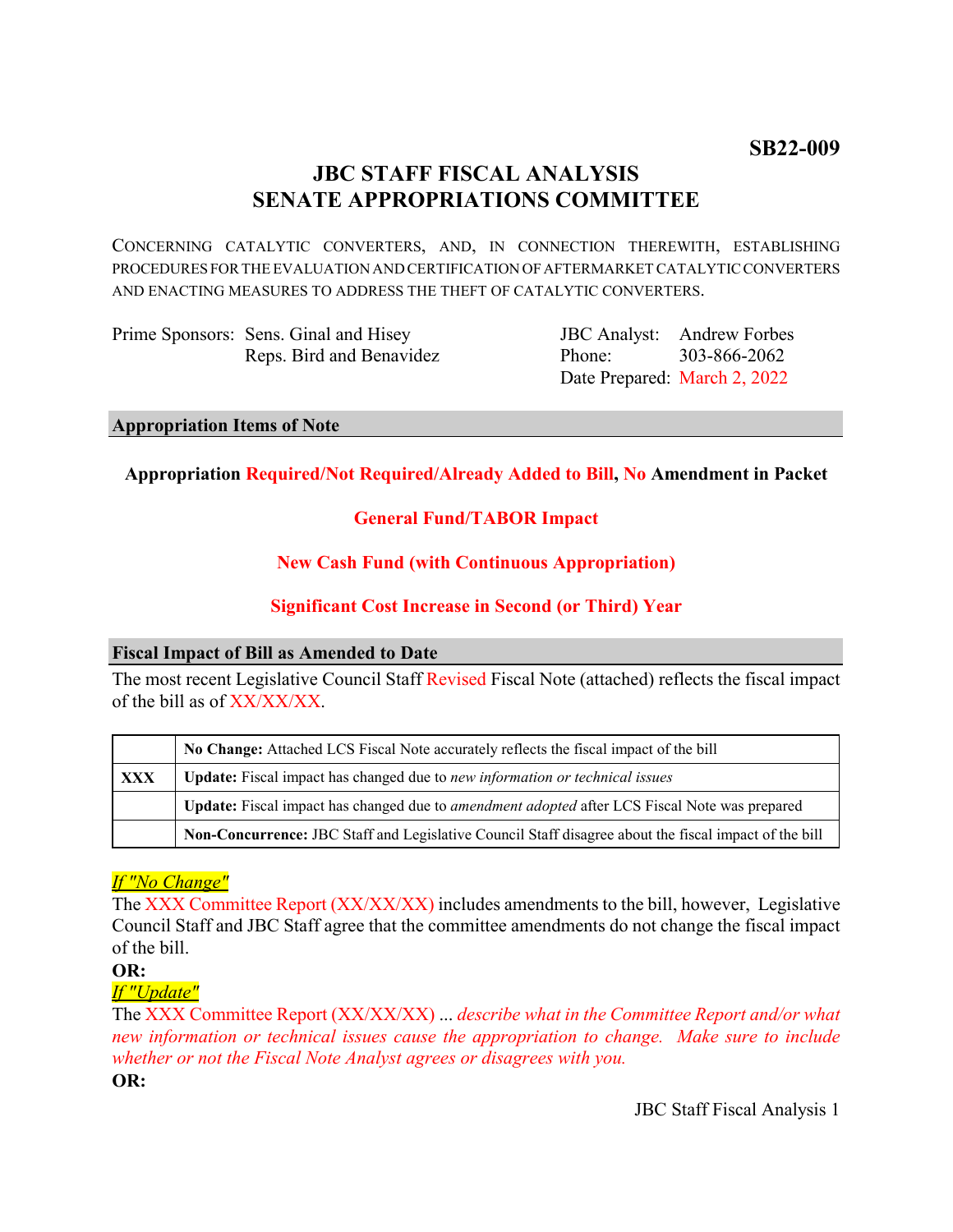# **SB22-009 JBC Staff Analysis**

*If "Non-Concurrence"*

*If the Non-Concurrence box is checked explain why.* 

# **Amendments in This Packet for Consideration by Appropriations Committee**

| Amendment          | <b>Description</b>                                               |
|--------------------|------------------------------------------------------------------|
| <b>J.XXX</b>       | Staff-prepared appropriation amendment                           |
| L.XXX              | Bill Sponsor amendment - does not change fiscal impact           |
| $\mid$ L.XXX/J.000 | Bill Sponsor amendment - changes fiscal impact and appropriation |

## **OR:**

| <b>Amendments in This Packet for Consideration by Appropriations Committee</b> |  |  |  |  |  |  |
|--------------------------------------------------------------------------------|--|--|--|--|--|--|
|--------------------------------------------------------------------------------|--|--|--|--|--|--|

**Amendment Description**

None.

# **Current Appropriations Clause in Bill**

The bill requires but does not contain an appropriation clause.

# **OR:**

The bill includes an appropriation clause that...

**OR:**

The bill includes an appropriation clause that *(describe its deficiency).*

**OR:**

The bill neither requires nor contains an appropriation clause for FY 20XX-YY.

# **Description of Amendments in This Packet**

**J.00X** Staff has prepared amendment **J.XXX** (attached) to add a provision appropriating a total of \$ to the Department of for FY 20XX-YY, including \$ General Fund and \$ cash/reappropriated funds from . This provision also states that the appropriation is based on the assumption that the Department will require an additional YY.Y FTE <and/or the Department will receive  $\delta$  federal funds to implement the act>.

**OR:**

**J.00X** Staff has prepared amendment **J.XXX** (attached) to change the existing clause to appropriate....

**OR:**

**L.00X** Bill Sponsor amendment **L.XXX** (attached) ...

**OR:**

# **L.XXX and J.YYY**

Bill Sponsor amendment **L.XXX** (attached) ...